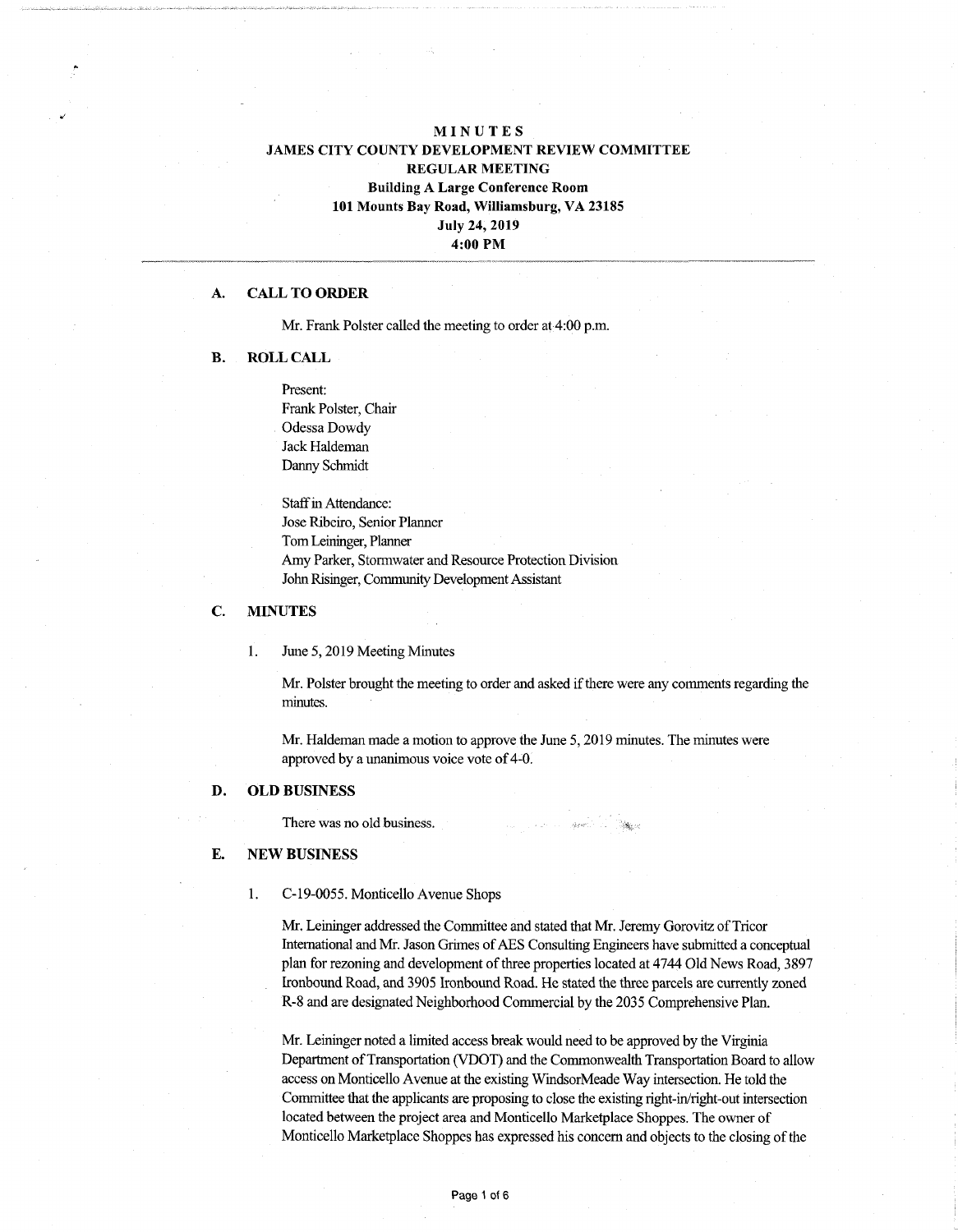#### intersection.

*J*

Mr. Leininger said the applicants' proposal would require a rezoning from R-8 to a commercial zoning district and a Special Use Permit per Section 24-11 of the Zoning Ordinance. He noted some of the building setbacks and landscape buffers do not meet the minimum requirements of the Zoning Ordinance, based on the current layout of the proposal.

Mr. Leininger explained that the applicants requested this item be placed on the Committee's agenda in order to discuss the project and seek input and questions. He said no action by the Committee is required at this time.

Mr. Polster acknowledged emails received from concerned adjacent property owners.

Mr. Grimes stated AES has also been in contact with adjacent property owners.

Mr. Vernon Geddy of Geddy, Harris, Franck & Hickman, LLP introduced Mr. Gorovitz of Tricor International as the contract purchaser of the three parcels under consideration for development.

Mr. Gorovitz thanked the Committee and said he would address the VDOT aspect and projectin general. He said the curb cutin question is public right-of-way, and they are not in favor of closing it. Mr. Gorovitz said this was proposed during a conference call by VDOT and remains atinternal discussion levels only. He stated that neither Tricor nor the owners of the adjacent shopping center are in favor of closing the curb cut.

Mr. Gorovitz explained that they are retail shopping center developers with projects all over the southeast and Texas. He said they often work with national tenants as well as local medical and dental offices. Mr. Gorovitz said they are proposing development ofa multi-tenant strip center which would be complimentary in use and harmonious to the existing development on Monticello Avenue. He said that the proposed uses conform to the site's neighborhood commercial designation in the County's Comprehensive Plan, and that a restaurant and retail project would serve not only the surrounding community but also those passing by the area.

Mr. Polster asked the applicant what type of retail they intended to develop on the site.

Mr. Gorovitz replied there are no signed leases, but they have had some discussion with a national barbeque restaurant, dentist, and several pizza restaurants have expressed interest as well. Mr. Gorovitz said there will also be a lube and oil carservice location but not car repair.

Mr. Grimes then walked the Committee through the Conceptual Plan, including the current right-in/right-out intersection. He said they too hope to leave it open but show it closed on the plan in case VDOT determines it should close.

Mr. Grimes noted that while the Comprehensive Plan designates the area as Neighborhood Commercial, the parcels for the project are zoned R-8, Rural Residential, which calls for a 35 foot transitional buffer from residential areas. Mr. Grimes said they can provide the 35-foot buffer to the residential area zoned R-2 to the rear of the property, but they hope to find a solution to the buffer issue for other adjacent properties zoned R-4 and R-8. Mr. Grimes also stated that VDOT requested they provide accommodations for future commercial development, allowing traffic to traverse through to the signal light as part of the limited access break.

Mr. Grimes told the Committee their Conceptual Plan layout currently shows 20-foot setbacks in some areas requiring the 35-foot setback. He said if the parcels were zoned commercial the setback would be 15 feet.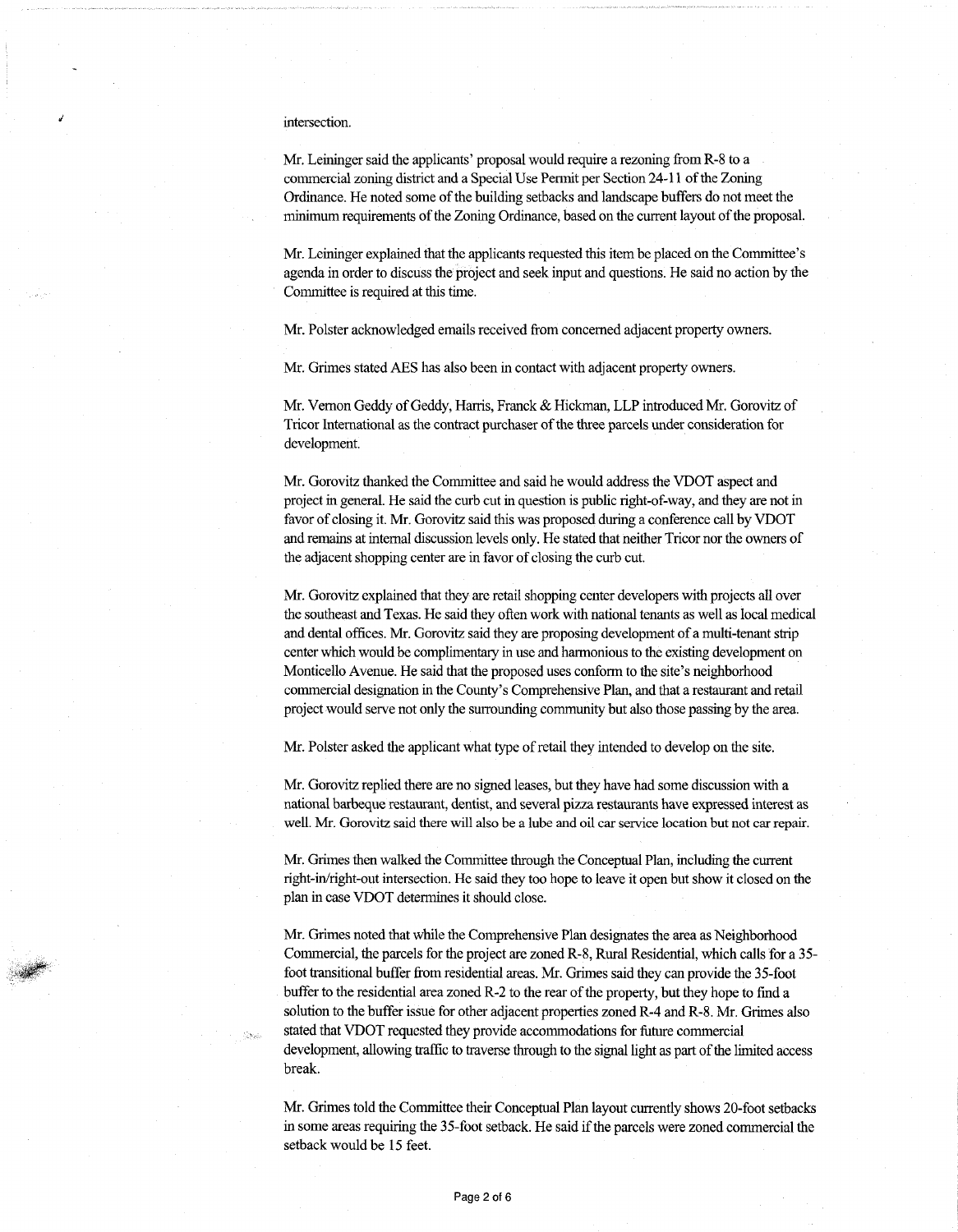Mr. Schmidt asked the applicants about plans for parking in the development.

Mr. Gorovitz replied they plan to cross-park the entire site and place the barbeque restaurant on the end of the eastern side of the project with loaded parking.

Mr. Haldeman inquired about the planned seating capacity of the restaurant.

Mr. Gorovitz answered they estimate 120-130 seats in the restaurant, including an outdoor patio. He said the restaurant has a national requirement of 80 parking stalls when in a freestanding location.

Ms. Dowdy asked if it would be possible to meet the parking requirements if some spaces were lost to accommodate the 35-foot buffer.

Mr. Gorovitz replied that the barbeque restaurant would likely not pursue this site if additional parking spaces were lost.

Mr. Schmidt asked if there was any discussion or plan to allow drivers to cross straight over the Monticello Avenue intersection.

Mr. Grimes answered that VDOT has been pursuing alternative intersection designs such as roundabouts. He said they determined with VDOT that there would be no straight crossing at that intersection and no change to the current classification, turn motions, or wait time at the intersection. Mr. Grimes noted that U-turns are permitted at the next traffic light and are the intended traffic pattern.

Mr. Schmidt expressed concern for traffic cutting through the adjacent property at Monticello Marketplace Shoppes, noting the narrow parking lot there.

Mr. Polster asked further about the right-in/right-out intersection.

Mr. Grimes answered the issue is that it does not meet standard VDOT intersection spacing, though functionally it serves as a commercial entrance. He also noted that while VDOT supported the development accessing Ironbound Road to the rear, the applicants and staff wanted to avoid traffic issues with the neighbors.

Mr. Polster expressed concern for traffic exiting the development and attempting to immediately access left-hand turn lanes for State Route 199.

Mr. Polster then asked Mr. Grimes to clarify the location of property lines between VDOT right-of-way and the project along Monticello Avenue.

Mr. Grimes pointed out the property lines.

Mr. Polster noted the location ofa large drainage area serving the area. He then asked for clarification regarding the setbacks along the corridor.

Mr. Grimes stated they are asking for a reduction of setback to 20 feet along Monticello Avenue, in keeping with the adjacent property. He noted there would be at least 50 feet to the sidewalk due to the VDOT right-of-way, and they would incorporate landscaping.

Mr. Polster then asked about the requested setback reduction on the western side of the project.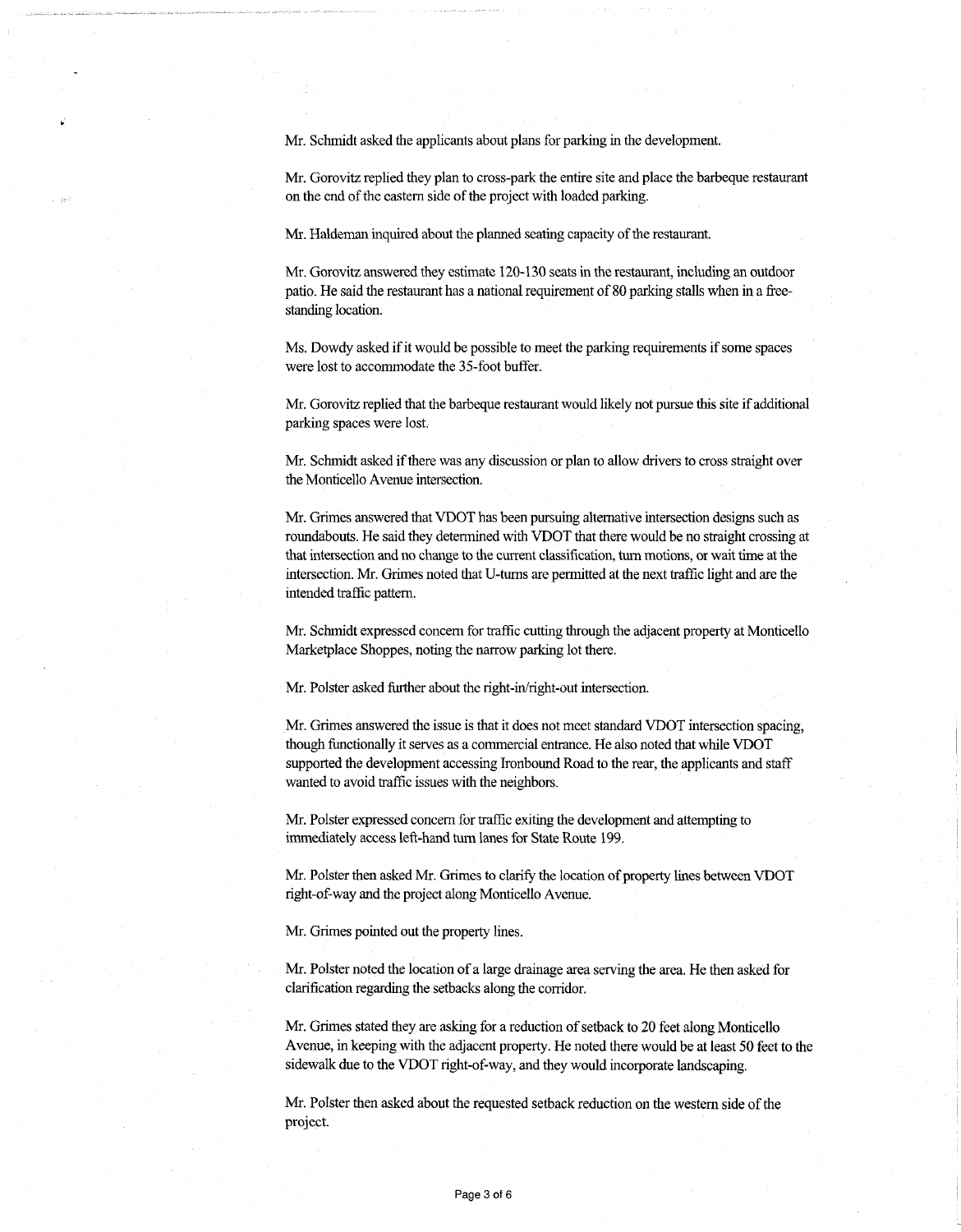Mr. Grimes answered there would be a 75-foot setback from the center of the road, placing the dumpster in the building setback. He noted it would have a brink enclosure.

Mr. Leininger noted the dumpster might fall under accessory structure setbacks.

Mr. Polster asked about the buffer to the rear of the property.

Mr. Grimes stated they show a 35-foot building setback, reduced from 50 feet, and a 35-foot transitional landscape buffer. He noted this is more than is provided by the adjacent center, with which they hope to keep a cohesive design.

Mr. Polster asked about landscaping for the VDOT area in front of the project.

Mr. Grimes said they would have a maintenance agreement with VDOT, to install and maintain landscaping in VDOT right-of-way.

Mr. Polster noted they were able to keep many pine trees on the other side of Monticello Avenue and incorporate them into the buffer area. He also noted concern for stormwater with the amount of impervious surface.

Mr. Grimes stated the existing 36-inch pipe is oversized forthe current drainage, noting Ironbound Road drains independent ofit. He also said the large pond and modified regional facility near Target was master planned and sized to handle drainage from future development along Monticello Avenue. Mr. Grimes stated they would redirect any flow from Ironbound Road to Monticello Avenue.

Mr. Schmidt asked the applicants if they anticipate any objections from the nearest residents.

Mr. Geddy noted that when there was some interest in rezoning in the past, residents from The Meadows subdivision raised concerns aboutlighting. He recommended the applicants redirect any lighting away fromresidential areas.

Mr. Polster asked if there were any further questions.

Mr. Leininger told the Committee that the current layout for some of the bufferings and setbacks along the paper street and along the property to the east may not meet the Zoning Ordinance.

Mr. Geddy asked if there were any provisions to waive or modify those requirements.

Mr. Grimes said they believe the building setbacks have been addressed, butthe 35-foot transitional bufferto residential zoning seems to be an unanticipated situation in the Ordinance. He described the circumstance as trying to develop a comparable commercial center nextto a commercial center zoned residential, while being asked to provide a 35-foot buffer with a paper street in between them.

Mr. Grimes asked ifthe Planning Commission or Board might be able to weigh in and amend or address their dilemma, if staff cannot address the issue administratively.

Mr. Schmidt said he does not see the need for so large a buffer on the western side of the project.

Ms. Dowdy asked how their proposal compares to the adjacent property.

Mr. Grimes replied their concept includes buffers already larger than the existing adjacent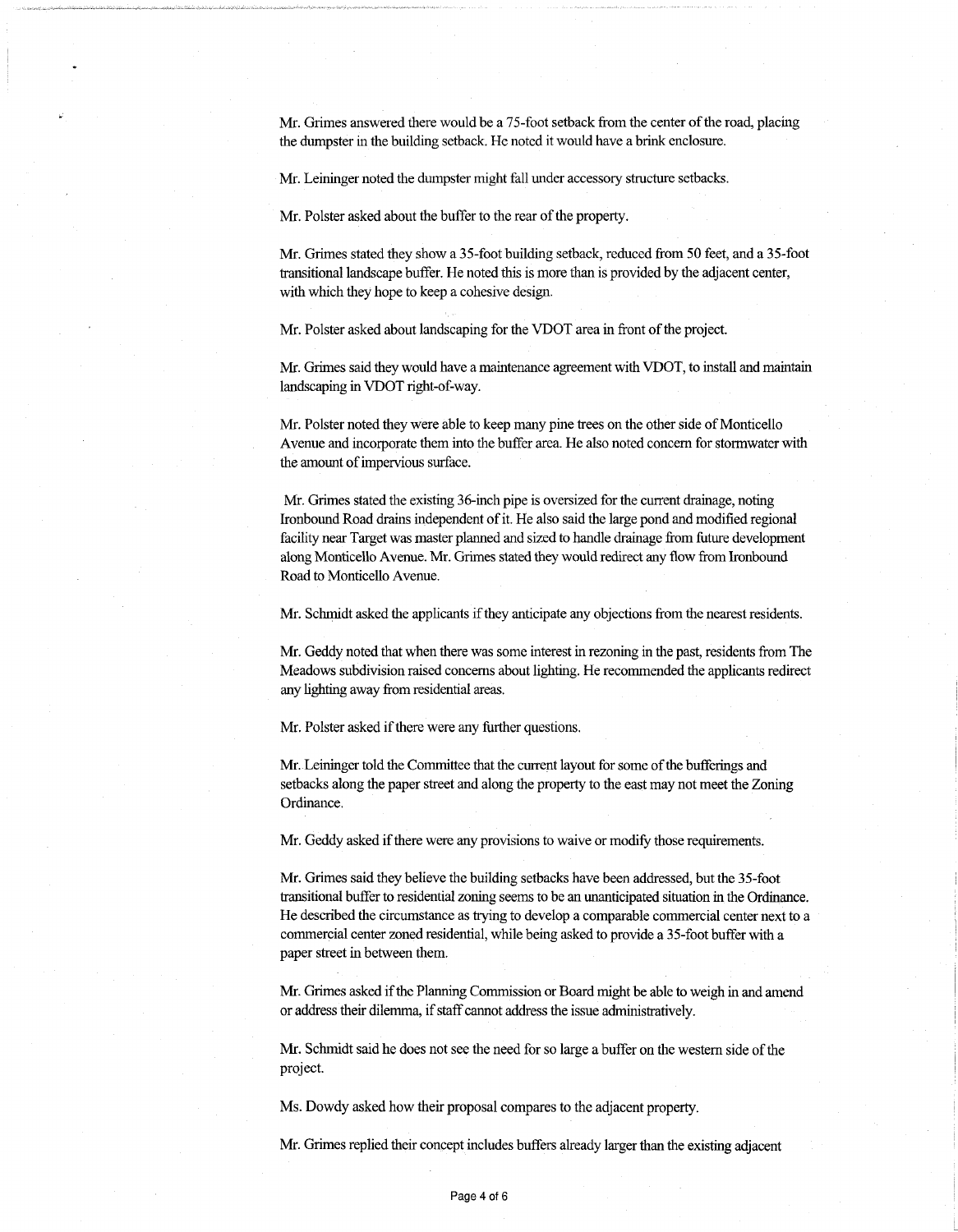center. He said they feel the Ordinance should provide for a reduction in buffers when the adjacent development is commercial though zoned residential.

Mr. Leininger said he does not believe a waiver process exists for that section of the Ordinance. He said the Monticello Marketplace Shoppes adjacent to the project is zoned R-4, Residential Planned Communtity, and went through a Master Plan approval process.

Mr. Grimes stated they have no objection to the landscape material that would be required. He said while they are proposing a 20-foot buffer rather than 35 feet, the requirement between commercial properties is only 15 feet. He said they would plant landscaping for a 35-foot buffer but in a more narrow space or condensed buffer.

Mr. Haldeman said he does not have an objection to the spirit of what the applicants are attempting to accomplish in the proposed plan but is unsure what kind of latitude they have to approve it.

Mr. Schmidt stated if they were able to vote on the matter, he would have no problem with reducing the buffer.

Ms. Dowdy also stated she would not have a problem reducing the buffer requirement in this circumstance ifable. She then asked for clarification on the zoning ofthe project parcels.

Mr. Leininger stated the property is currently zoned R-8 and designated Neighborhood Commercial in the Comprehensive Plan. He said they are using the buffer requirements from an eventual rezoning toB-l, General Business.

Mr. Dowdy asked if the rezoning would allow for the changes desired.

Mr. Geddy and Mr. Polster both commented that one R-8 parcel would remain to the side or east of the project, placing certain setback and buffer requirements on the project.

Mr. Polster commented that based on the discussions for the requested exceptions forbuffers and building setbacks, the Committee consensus was supportive ofrecommending a future exception to the B-1 buffer, building setbacks, and landscape buffer requirements of Section 24-11 of the Zoning Ordinance.

Mr. Polster also stated that he personally thinks this type of development is not needed at this location. He noted there are many vacant shops in the area, and the added traffic and congestion to Monticello Avenue is concerning. He said, however, ifthe rezoning is approved, he had no factual objections.

Mr. Geddy said he hopes VDOT can come up with something acceptable.

Mr. Gorovitz noted they have shared their viewsregarding the curb cut with VDOT.

Mr. Haldeman noted the traffic on Monticello Avenue is near failure already.

Mr. Grimes said the six lanes recommended for Monticello Avenue were kept to four lanes despite traffic projections.

Mr. Polster asked if the applicants had any further questions.

## **F. ADJOURNMENT**

Mr. Polster thanked everyone for attending the meeting and asked for any additional